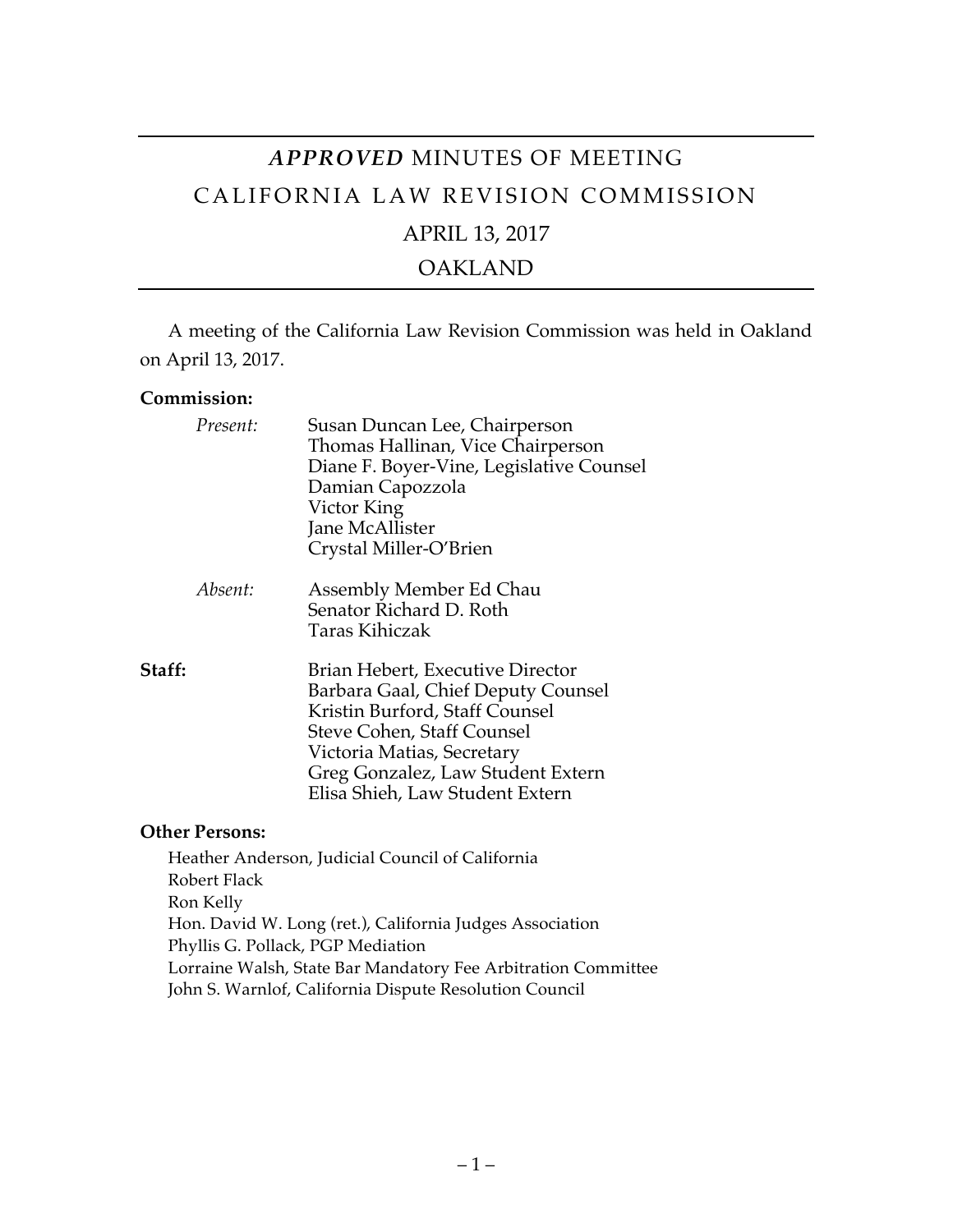#### CONTENTS

| Study K-402 — Relationship Between Mediation Confidentiality and Attorney Malpractice and |  |
|-------------------------------------------------------------------------------------------|--|
|                                                                                           |  |
|                                                                                           |  |
|                                                                                           |  |
|                                                                                           |  |

#### 1 **APPROVAL OF ACTIONS TAKEN**

 Unless otherwise indicated, the Commission decisions noted in these Minutes were approved by all members present at the meeting. If a member who was present at the meeting voted against a particular decision, abstained from voting, or was not present when the decision was made, that fact will be noted below.

- 6 MINUTES OF FEBRUARY 2, 2017, COMMISSION MEETING
- 7 Memorandum 2017-10 presented a draft of the Minutes of the February 2,
- 8 2017, meeting. The Commission approved the Minutes as submitted.
- 9 (*Commissioner Hallinan was not present when this decision was made.*).
- 

#### 10 ADMINISTRATIVE MATTERS

11 **Report of Executive Director**

12 The Executive Director introduced the Commission's secretary, Victoria 13 Matias. The Commission honored and thanked Ms. Matias for over 35 years of 14 excellent and dedicated service to the People of California.

 The Executive Director also noted that the California Supreme Court recently decided an important case relating to the scope of the California Public Records Act (*City of San Jose v. Superior Court*, 2 Cal. 5th 608 (2017)). The staff will prepare a memorandum discussing whether the Commission should make any change to its practices to reflect the holding in that case.

#### 20 **Commissioner Suggestions**

21 No new Commissioner suggestions were made.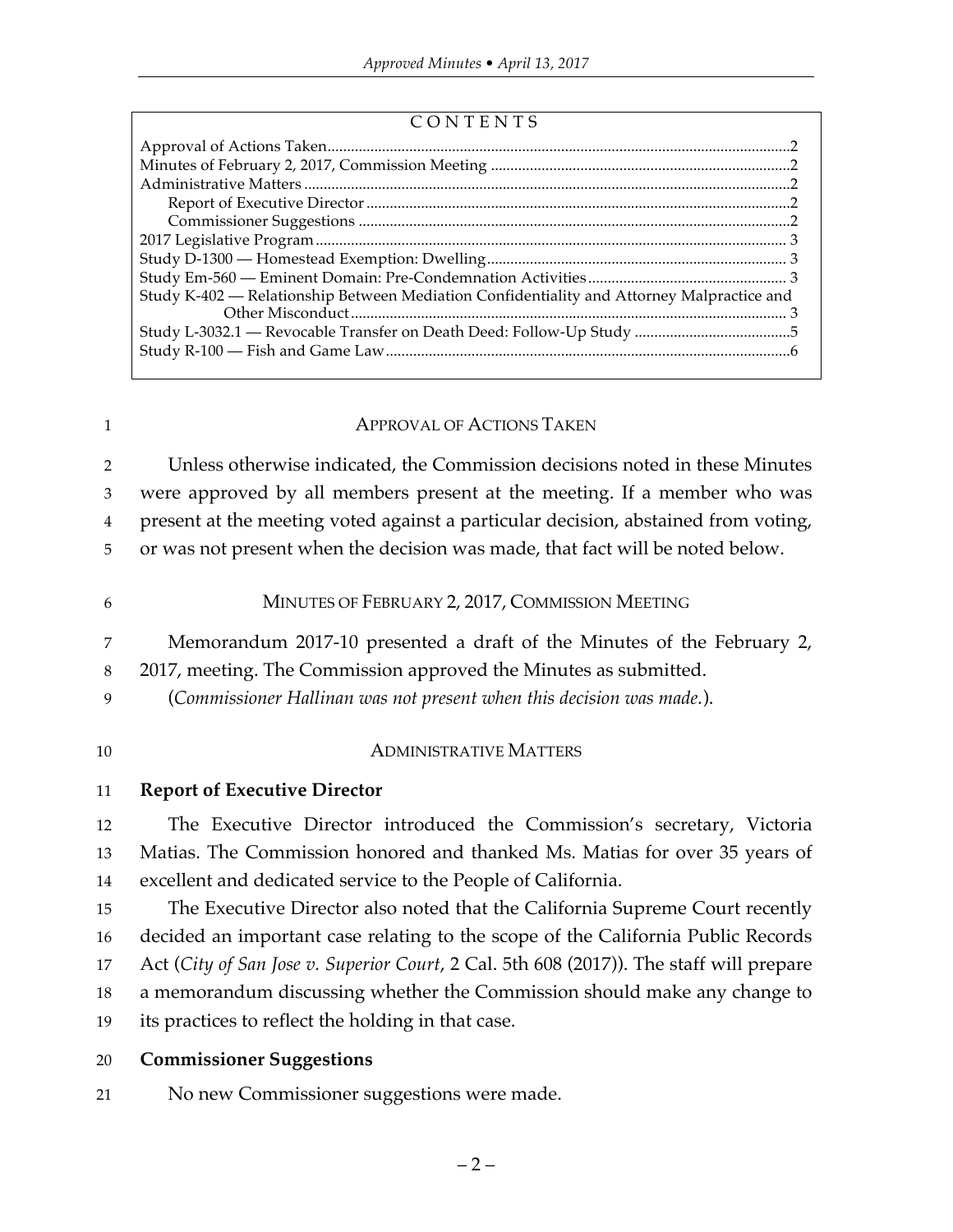#### 1 2017 LEGISLATIVE PROGRAM

 The Commission considered Memorandum 2017-11, discussing the Commission's 2017 Legislative Program. The Commission made the following decisions:

 • The Commission accepted the amendments to AB 534 (Gallagher) that were set out in the memorandum and will revise its recommendation to use the amended language.

 • The Commission accepted the amendment to AB 905 (Maienschein) that was set out in the memorandum, but will not revise its recommendation to use the amended language. The staff will prepare a draft of revised Comments, for Commission approval at a future meeting. (*Commissioner Boyer-Vine abstained. Commissioner Miller-O'Brien voted against the decision.*)

#### STUDY D-1300 — HOMESTEAD EXEMPTION: DWELLING

 The Commission considered memorandum 2017-13, relating to the procedure used to approve the sale of a dwelling to satisfy a judgment creditor. The Commission decided to work further on a reform of the type described in the memorandum.

STUDY EM-560 — EMINENT DOMAIN: PRE-CONDEMNATION ACTIVITIES

 The Commission considered memorandum 2017-14, relating to the statutory procedure for compensation of a property owner in connection with pre- condemnation activity. The Commission decided to work further on a reform of the type described in the memorandum. In preparing proposed legislation, the staff will also draft revisions to eliminate the use of gendered language.

# STUDY K-402 — RELATIONSHIP BETWEEN MEDIATION CONFIDENTIALITY AND ATTORNEY MALPRACTICE AND OTHER MISCONDUCT

 The Commission considered Memorandum 2017-19, which presents a partial draft of a tentative recommendation. The Commission also considered Memorandum 2017-20 and its First Supplement, which present new comments relating to this study.

The Commission made the following decisions: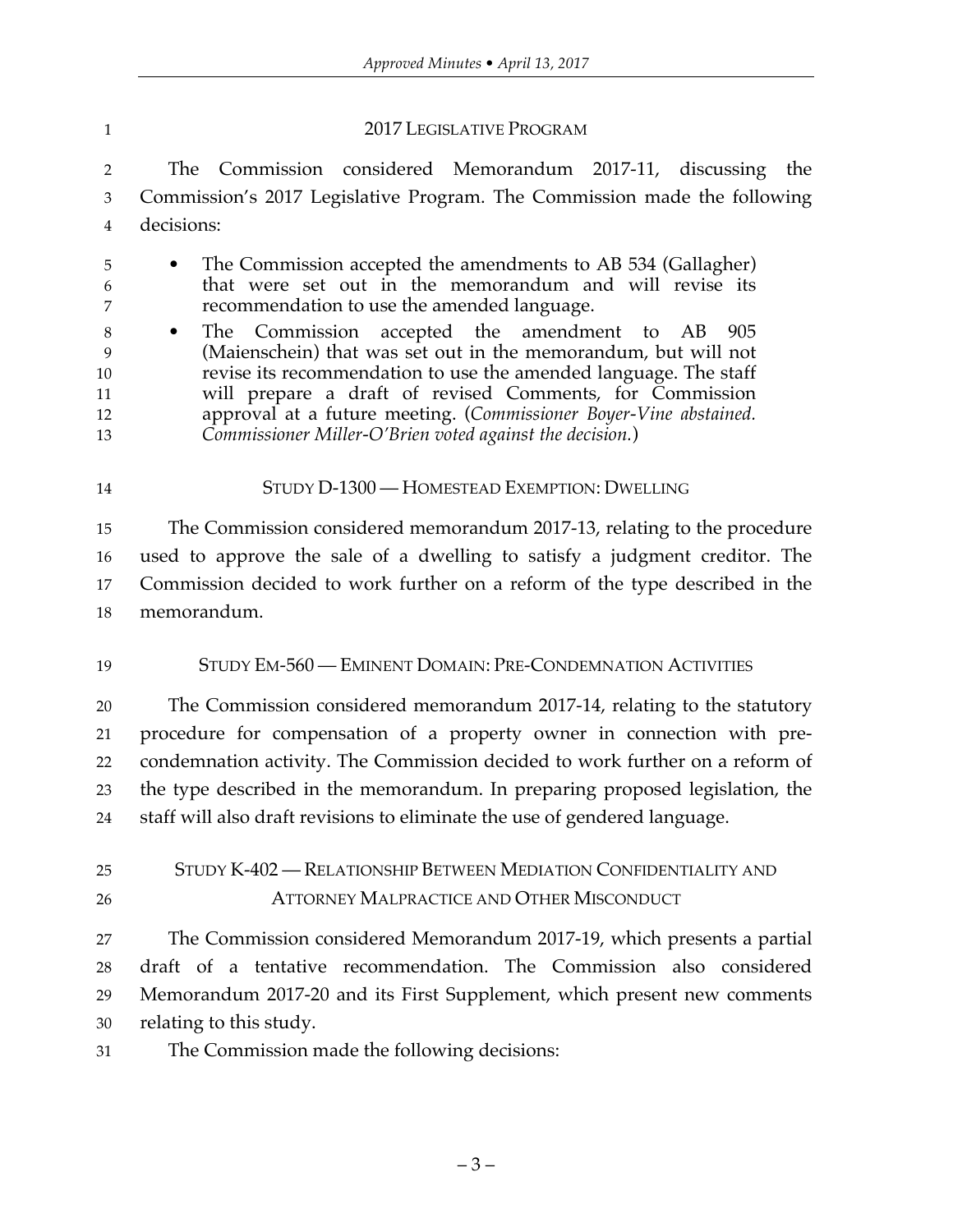## **Format of Tentative Recommendation**

 The three-part format used in the draft attached to Memorandum 2017-19 is acceptable.

# **Placement of** *Lee v. Hanley* **Quotations in Proposed Comment**

 The revisions of the Comment to proposed Evidence Code Section 1120.5 that are shown at the top of page 3 of Memorandum 2017-20 (inserting quotations from *Lee v. Hanley,* 61 Cal. 4th 1225, 34 P.3d 334, 191 Cal. Rptr. 3d 536 (2015)) are acceptable.

- **Types of Disputes in Which the New Exception Would Apply**
- Proposed Evidence Code Section 1120.5 should be revised as follows:
- **Evid. Code § 1120.5 (added). Alleged misconduct of lawyer when representing client in mediation context**

SEC. \_\_\_. Section 1120.5 is added to the Evidence Code, to read:

 1120.5. (a) A communication or a writing that is made or prepared for the purpose of, or in the course of, or pursuant to, a mediation or a mediation consultation, is not made inadmissible, or protected from disclosure, by provisions of this chapter if both of the following requirements are satisfied:

- (1) The evidence is relevant to prove or disprove an allegation that a lawyer breached a professional requirement when representing a client in the context of a mediation or a mediation consultation.
- (2) The evidence is sought or proffered in connection with, and is used solely in resolving, one of the following:
- (A) A complaint against the lawyer under the State Bar Act, Chapter 4 (commencing with Section 6000) of the Business and Professions Code, or a rule or regulation promulgated pursuant to the State Bar Act.

 (B) A cause of action for damages against the lawyer based upon alleged malpractice.

 (C) A dispute between a lawyer and client concerning fees, costs, or both including a proceeding under the State Bar Act, Chapter 4, Article 13-Arbitration of Attorneys' Fees, Business & Professions Code Sections 6200-6206. (b) ….

- The staff should make conforming revisions in the corresponding Comment and
- the preliminary part.
- *(Commissioners King, McAllister, and Miller-O'Brien voted against this decision.)*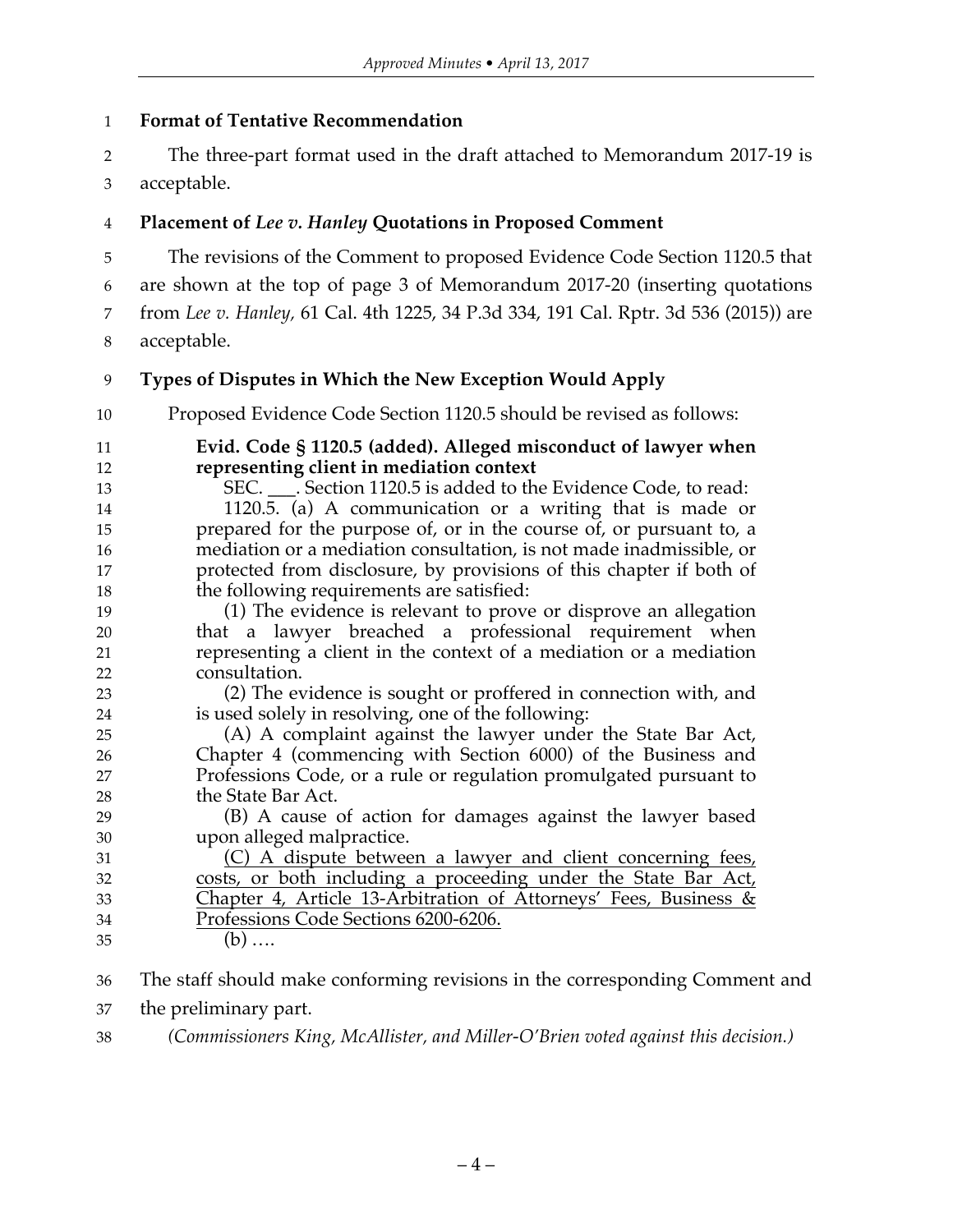# **Notice Provision**

 The notice provision in proposed Evidence Code Section 1120.5 (new subdivision (d)) and the corresponding portion of the Comment (shown on page 8 of Memorandum 2017-19) are acceptable.

# **Mediator Testimony and Other Requests for Evidence From a Mediator**

 Proposed Evidence Code Section 1120.5 should be revised to expressly state how it applies to a request for evidence from a mediator.

 Under that section, a request for written evidence from a mediator should be treated the same way as a request for oral testimony from a mediator. Both types of requests should be subject to the same general rule and exceptions as in Evidence Code Section 703.5.

 Proposed Section 1120.5 should expressly state that it does not alter or affect Section 703.5.

 The staff should draft language to implement this approach and present it for the Commission's approval at the June meeting.

 In a cover memorandum, the staff should discuss how to handle an attempt to obtain evidence of a mediator's communications from a source other than the mediator, such as another mediation participant or an Internet service provider.

**Ron Kelly's Proposed Warning**

 The draft tentative recommendation should not include a warning requirement like the one proposed by Ron Kelly (shown on page 11 of Memorandum 2017-19).

 The staff should revise the preliminary part and Comment to proposed Evidence Code Section 1120.5 to emphasize that the discovery standard under that provision is stricter than the usual standard for obtaining discovery.

STUDY L-3032.1 — REVOCABLE TRANSFER ON DEATH DEED: FOLLOW-UP STUDY

 The Commission considered Memorandum 2017-12 and its First and Second Supplements, presenting a draft tentative recommendation addressing the statutory requirement that a revocable transfer on death deed be recorded, in order to be valid. The Commission approved the draft as its final recommendation, in order to facilitate the possible introduction of implementing legislation this year. The staff will exercise discretion to make minor technical